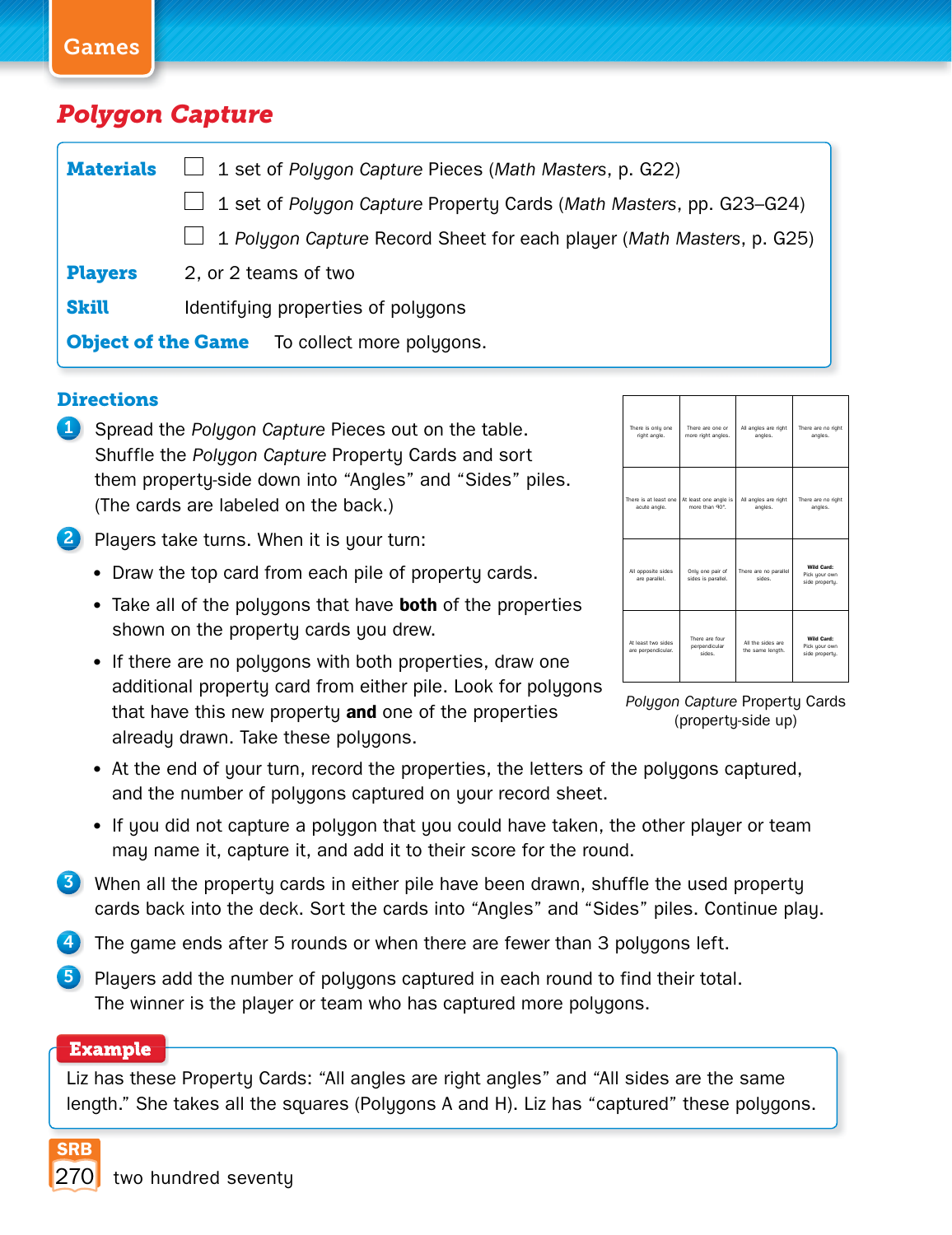$\frac{2}{3}$ ัฟ  $\overline{\bf 4}$ **Polygon Capture Pieces** NAME DATE TIME

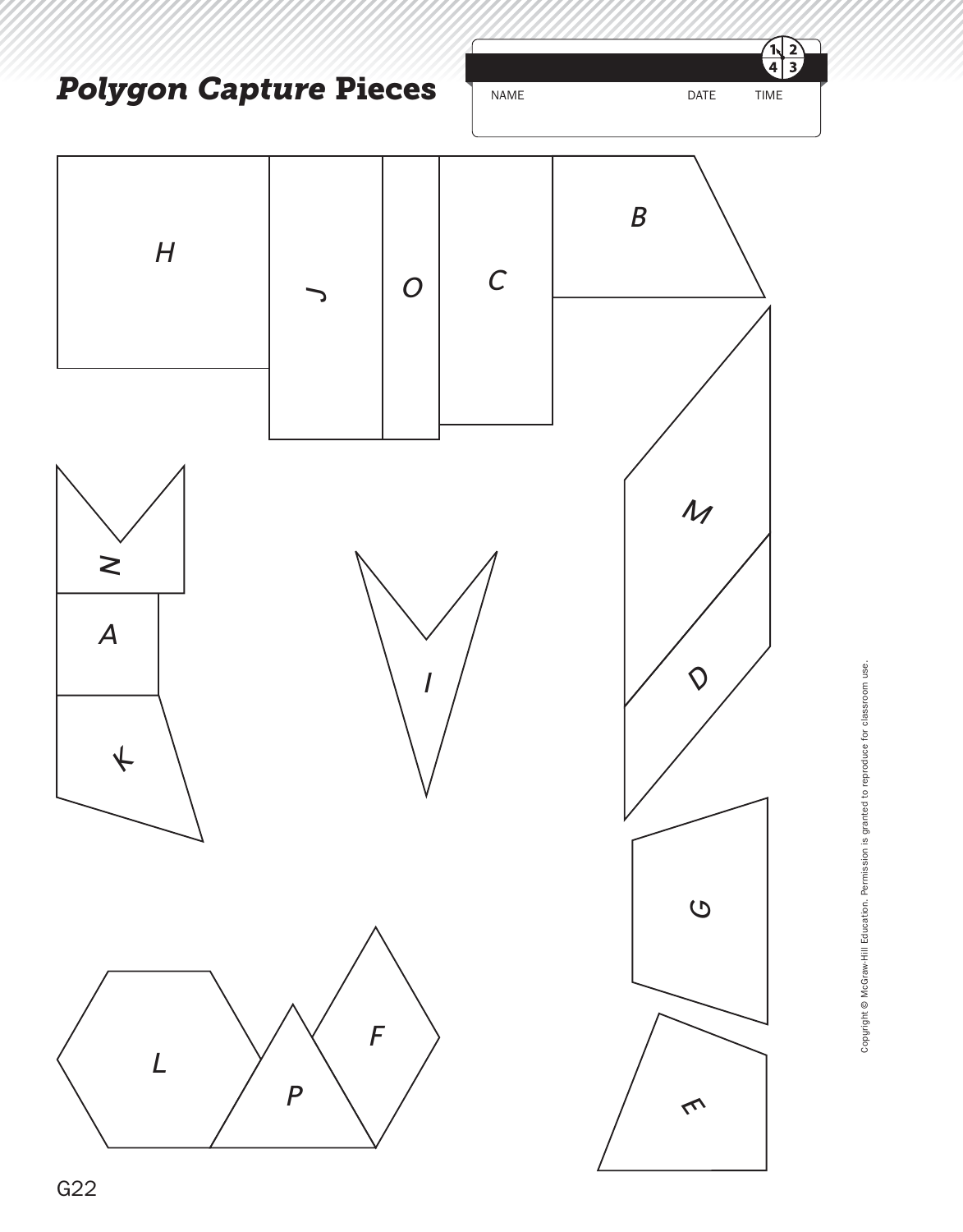# *Polygon Capture*  **Property Cards**

NAME DATE TIME

 $\overrightarrow{2}$ <u>้าง</u>  $\overline{\mathbf{3}}$  $\overline{\bf 4}$ 

| There is only one                        | There are one or                          | All angles are right                  | There are no right                                   |
|------------------------------------------|-------------------------------------------|---------------------------------------|------------------------------------------------------|
| right angle.                             | more right angles.                        | angles.                               | angles.                                              |
| There is at least one                    | At least one angle is                     | All angles are right                  | There are no right                                   |
| acute angle.                             | more than 90°.                            | angles.                               | angles.                                              |
| All opposite sides<br>are parallel.      | Only one pair of<br>sides is parallel.    | There are no parallel<br>sides.       | <b>Wild Card:</b><br>Pick your own<br>side property. |
| At least two sides<br>are perpendicular. | There are four<br>perpendicular<br>sides. | All the sides are<br>the same length. | <b>Wild Card:</b><br>Pick your own<br>side property. |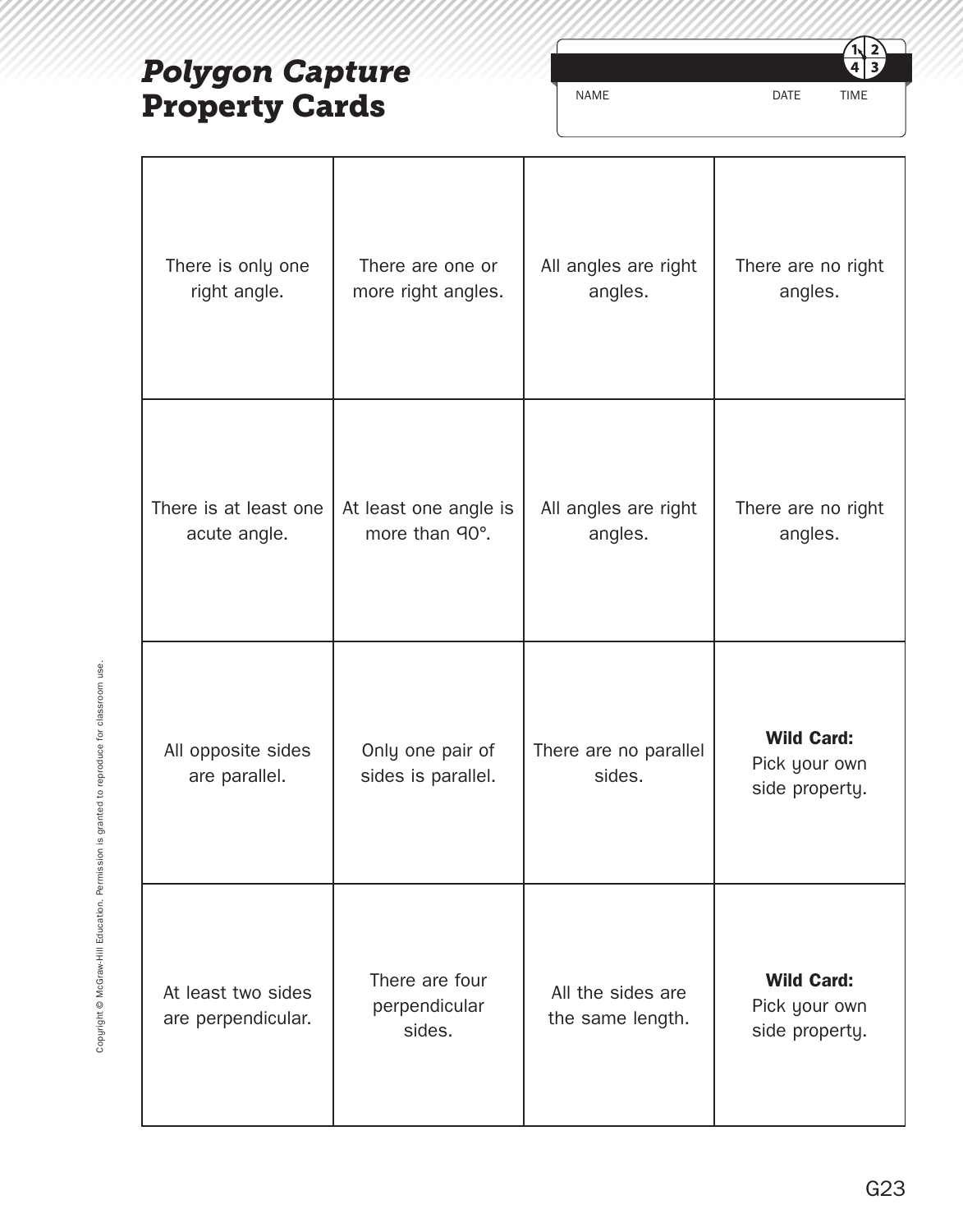## *Polygon Capture*  **Property Cards (continued)**



| Angles | Angles | Angles | Angles |
|--------|--------|--------|--------|
| Angles | Angles | Angles | Angles |
| Sides  | Sides  | Sides  | Sides  |
| Sides  | Sides  | Sides  | Sides  |